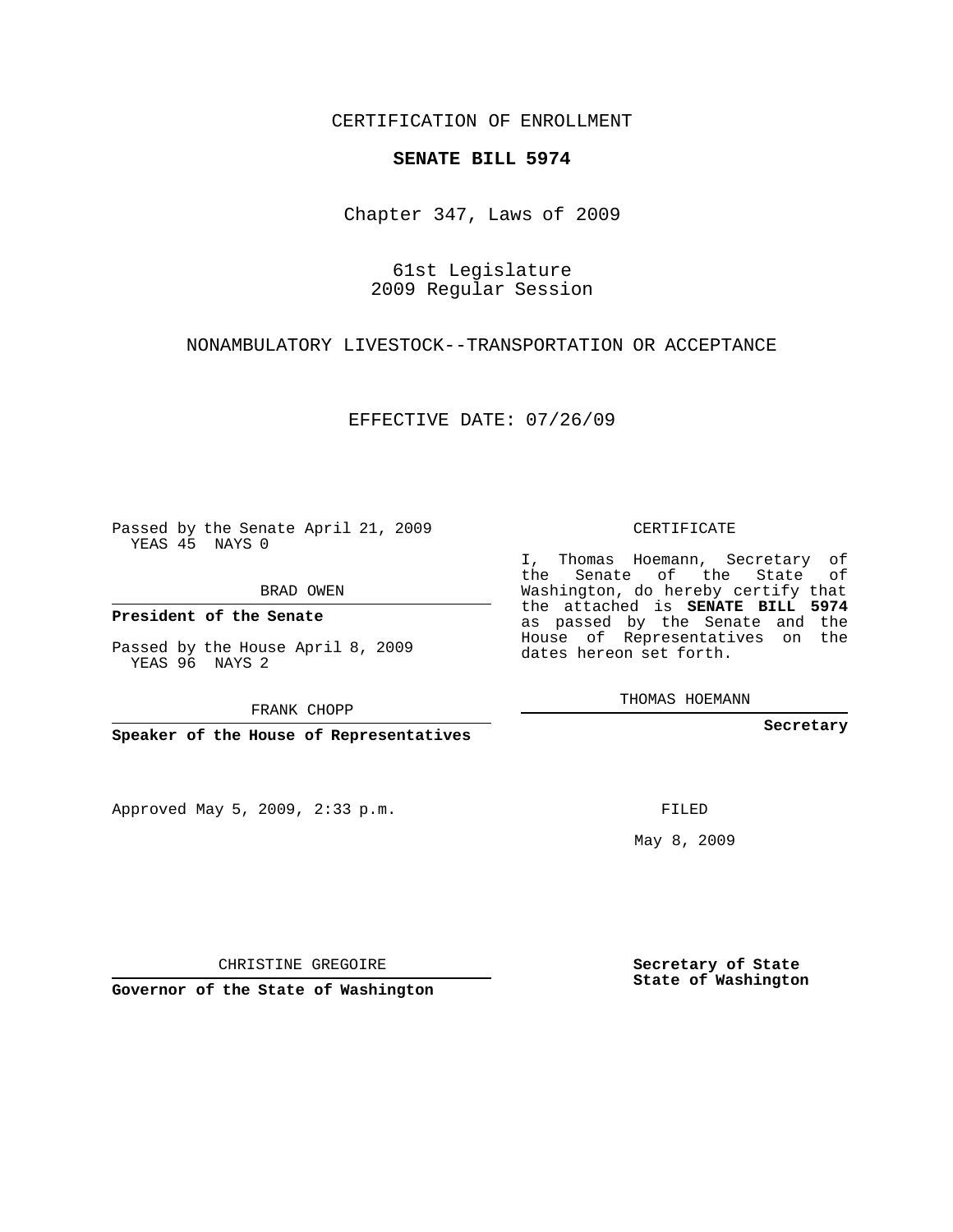## **SENATE BILL 5974** \_\_\_\_\_\_\_\_\_\_\_\_\_\_\_\_\_\_\_\_\_\_\_\_\_\_\_\_\_\_\_\_\_\_\_\_\_\_\_\_\_\_\_\_\_

\_\_\_\_\_\_\_\_\_\_\_\_\_\_\_\_\_\_\_\_\_\_\_\_\_\_\_\_\_\_\_\_\_\_\_\_\_\_\_\_\_\_\_\_\_

## AS AMENDED BY THE HOUSE

Passed Legislature - 2009 Regular Session

**State of Washington 61st Legislature 2009 Regular Session By** Senators Morton, Hatfield, Swecker, Marr, and Shin

Read first time 02/11/09. Referred to Committee on Agriculture & Rural Economic Development.

 1 AN ACT Relating to transporting or accepting delivery of live 2 nonambulatory livestock; amending RCW 16.36.116 and 16.52.225; and 3 prescribing penalties.

4 BE IT ENACTED BY THE LEGISLATURE OF THE STATE OF WASHINGTON:

 5 **Sec. 1.** RCW 16.36.116 and 2007 c 71 s 3 are each amended to read 6 as follows:

 (1) Any person found transporting animals on the public roads of this state that are not accompanied by valid health certificates, permits, or other documents as required by this chapter or its rules has committed a class 1 civil infraction.

11 (2) Any person who knowingly transports or accepts delivery of live 12 nonambulatory livestock to, from, or between any livestock market, 13 feedlot, slaughtering facility, or similar facility that trades in 14 livestock has committed a civil infraction and shall be assessed a 15 monetary penalty not to exceed one thousand dollars. The transport or 16 acceptance of each nonambulatory livestock animal is considered a 17 separate and distinct violation. Livestock that was ambulatory prior 18 to transport to a feedlot and becomes nonambulatory because of an 19 injury sustained during transport may be unloaded and placed in a